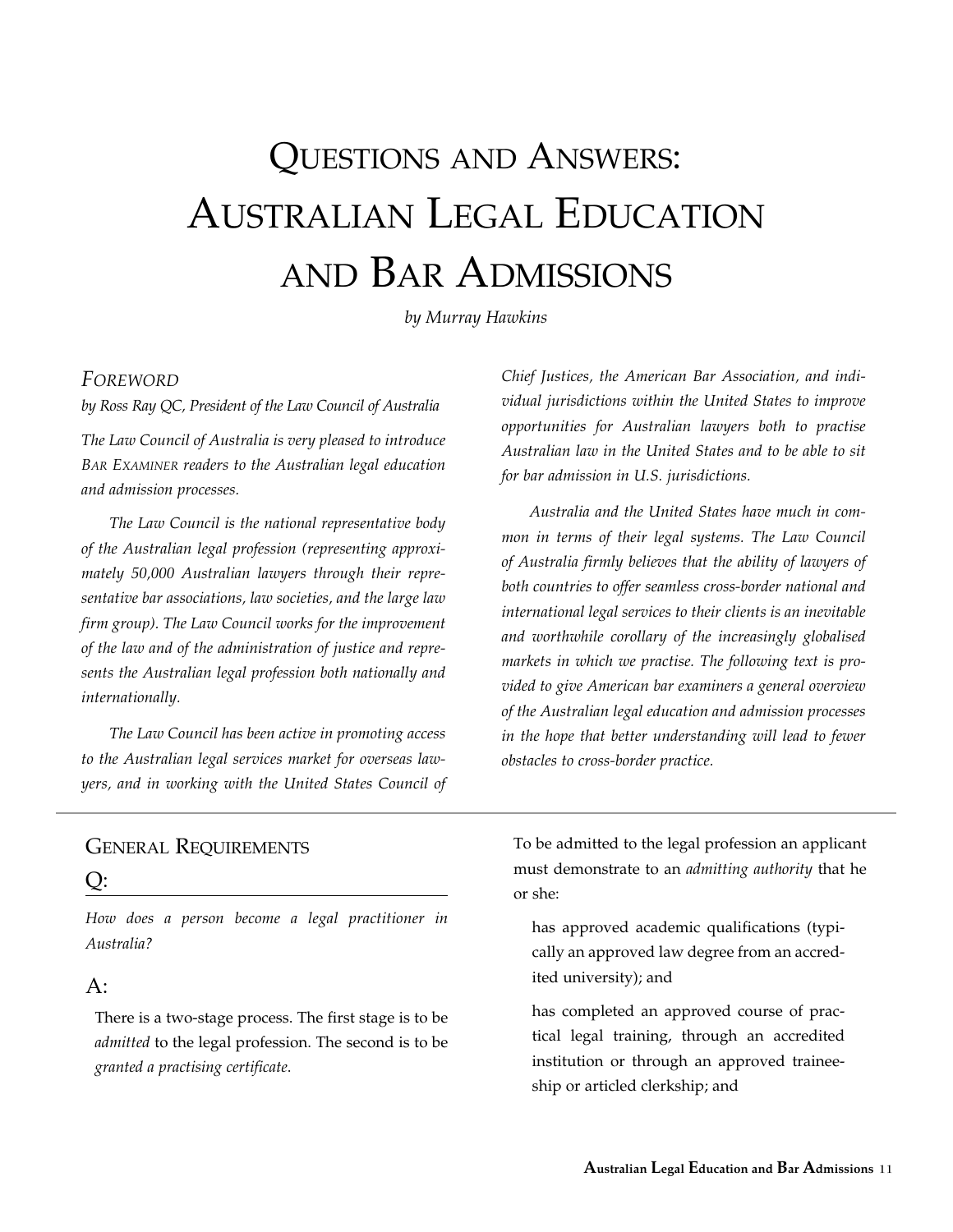## Recent Developments in the Regulation of Australian Lawyers

Regulation of the legal profession in Australia is a function of the individual states and territories. While the federal Parliament can rely on other constitutional powers to support regulation of certain service providers, including legal services providers, it is acknowledged that these powers are limited and not plenary. In effect, each state or territory has the ability to make laws regulating the legal profession within that state or territory.

In the 1990s, legislative reforms were implemented in many states and territories to remove jurisdictionally based regulation of occupations and professions, which was seen as an impediment to free trade in services. Mutual recognition laws, as they were known, were designed to allow a person registered to carry out an occupation or profession in one state or territory to carry out the same occupation or profession in another state or territory without the need to undergo any further assessment by the local registration body as to the person's capability and fitness.

For legal practitioners, however, mutual recognition schemes were of limited success. Not all states enacted reciprocal legislation. A lawyer still had to be admitted (and have his or her qualifications assessed) in every state or territory in which he or she wished to practise. Also, differing admission standards between jurisdictions created a risk that a practitioner could use mutual recognition laws to "forum shop" and obtain admission and/or practising entitlements in any jurisdiction with different standards than those of his or her home jurisdiction. Furthermore, the admission rules in various jurisdictions were geographically restrictive—local admitting authorities would recognise qualifications only from local practical legal training courses or academic institutions.

Following a federal inquiry into national competition policy, the Council of Australian Governments decided in 1994 that reform of the legal profession was needed, with the objective of removing constraints on the development of a national market in legal services and developing other efficiency-enhancing reforms.

*Continued on page 13*

is otherwise a fit and proper person to be admitted to the profession.

A person is admitted to the legal profession by the supreme court of a state or territory. The supreme court will consider the application and the recommendation or advice of the admitting authority about whether the applicant is eligible for admission and is a fit and proper person.

A person who has been admitted to the legal profession is generally called an *Australian lawyer.* He or she must then apply to a *regulatory authority* and be granted a *restricted* or *unrestricted practising certificate* before becoming legally entitled to engage in legal practice.

To be granted a practising certificate, an applicant must demonstrate to a regulatory authority that he or she:

is an Australian lawyer; and

is a fit and proper person to be granted a practising certificate.

A restricted practising certificate entitles the practitioner to engage in legal practice only under the supervision of a practitioner who holds an unrestricted practising certificate. Normally, a person must hold a restricted practising certificate for two years before becoming eligible to apply for an unrestricted practising certificate.

A person who has been granted a practising certificate is generally called an *Australian legal practitioner*.

# Legal Education in Australia Q:

*Does Australia have professional schools that confer legal degrees? If not, how do students gain a legal education? Are there alternatives to the traditional legal education?*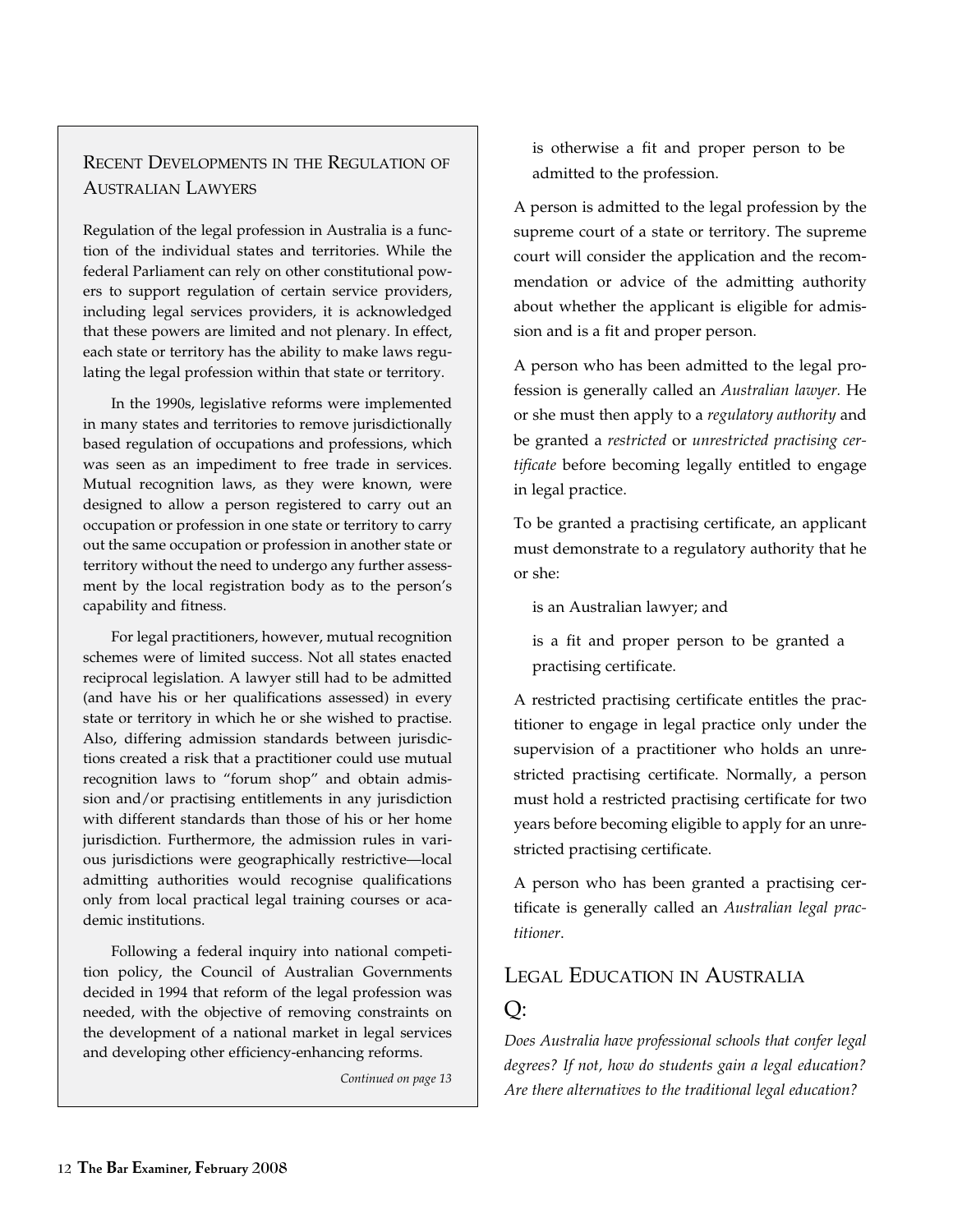## A:

Australia presently has 30 accredited university law schools that confer law degrees which meet the academic requirements for admission to the legal profession.

Universities in Australia are accredited through the internationally recognised Australian Qualifications Framework (AQF). (For more information on accreditation, see the sidebar on pages 18 to 19.)

An alternative to university-based legal education is provided by the New South Wales Legal Profession Admission Board, which offers a Diploma in Law to qualifying applicants who pass the Board's examinations in 17 compulsory and three elective law subjects. This course is tuitioned through the Law Extension Committee of the University of Sydney. The Diploma in Law satisfies the academic requirements for admission and has been retained in New South Wales as a pathway to legal practice for people (such as those in remote areas) who cannot otherwise attend a university campus to undertake full-time law studies.

Many Australian universities also offer legal education through external or distance-education programs to meet the needs of students who cannot otherwise attend university on a full-time basis.

# Q:

*What are the prerequisites for undertaking legal study?*

#### $A$ :

To gain admission to a university law program, an applicant who has completed secondary education in Australia would need to be placed approximately in the top 5% of secondary school graduates in terms of academic achievement. Overseas applicants generally need a qualification equivalent to *Continued on page 16*

The legal profession, through its national body, the Law Council of Australia, released a *Blueprint for the Structure of the Legal Profession* in mid-1994. The stated objectives were to enable lawyers admitted in any state or territory to practise law throughout Australia, to remove practising certificate barriers restricting lawyers from practising in more than one state or territory, and to enhance consumer protection by improving information about quality and costs for consumers of legal services.

The mutual desire by governments and the legal profession to create a truly national legal services market resulted in a Memorandum of Understanding $^1$  establishing the National Legal Profession Model Laws Project. This project aims to develop and implement agreedupon uniform or consistent standards for the regulation of the legal profession and delivery of legal services in Australia, in the form of model legislation and regulations.<sup>2</sup> The key areas of focus for the project include:

- reservation of legal work;
- eligibility and suitability for admission;
- entitlement to legal practice, including the issuance of practising certificates;
- professional indemnity insurance;
- interstate legal practitioners and legal practice;
- practice of foreign law in Australia by foreign lawyers;
- fidelity cover, trust money, and trust accounts;
- publication of disciplinary action and exchange of information between regulators; and
- costs disclosure and assessment.

<sup>1</sup> Signed in 2001 by the Standing Committee of (Federal, State, and Territory) Attorneys-General.

<sup>2</sup> To be legislated as a *Legal Profession Act* in each state and territory.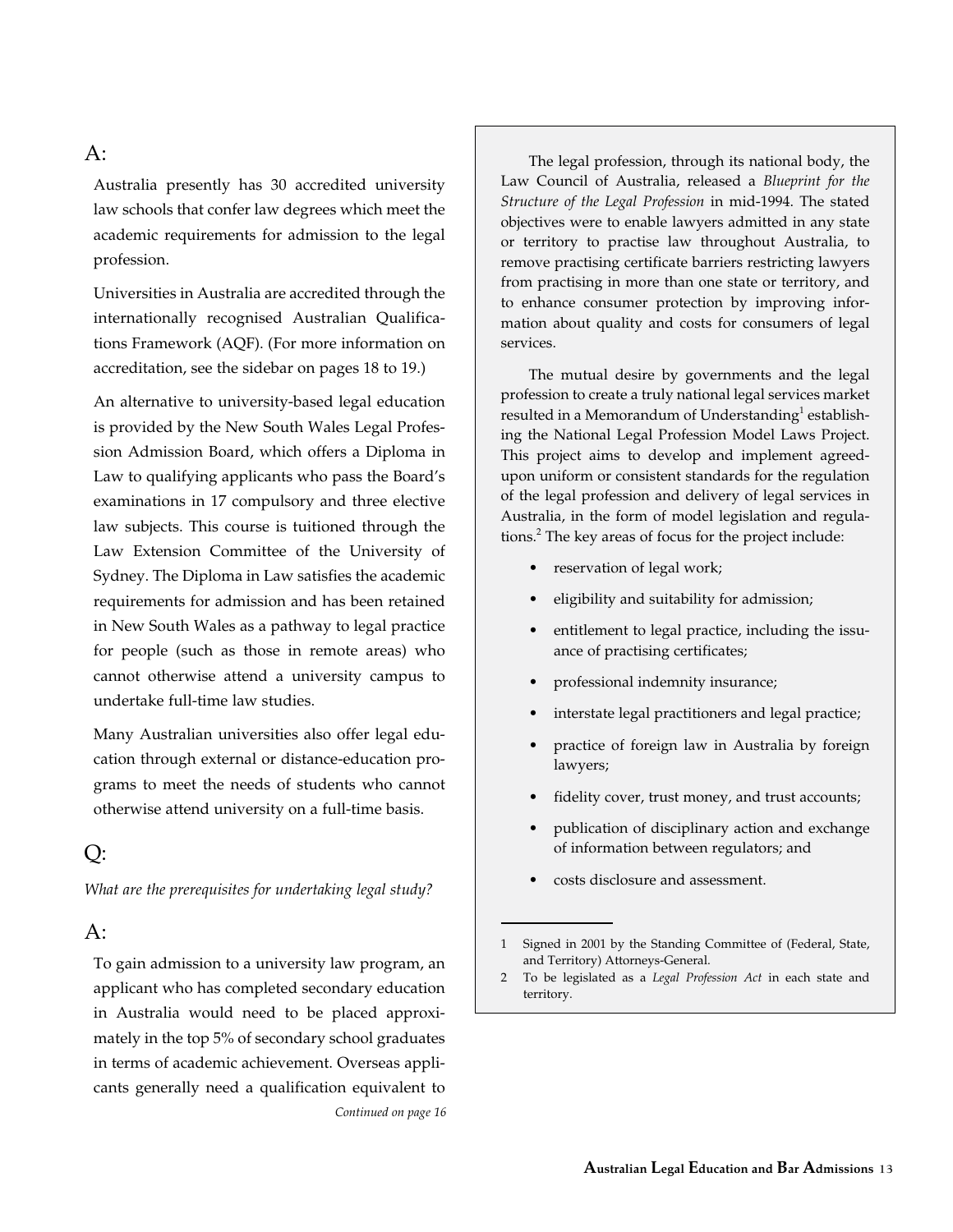# Academic Qualifications and Practical Legal Training Requirements in Australia—Guidelines Applied in the Admissions Process

Guidelines about qualifications for admission to the legal profession in Australia are determined by a committee known as the Law Admissions Consultative Committee. The charter of the Committee (which is commonly referred to as LACC) is to consider, conduct or encourage research upon, report upon, propose guidelines about, and express views to stakeholders about matters concerning qualifications for, or admission to, legal practice in Australian jurisdictions. These matters can be referred to LACC by the Council of Chief Justices, or can be matters examined by LACC on its own initiative.

The current membership of LACC is comprised of a judicial officer from the supreme court of each state and territory and is currently chaired by an eminent legal academic and practitioner. LACC also involves the legal profession (through the Law Council of Australia) and the law schools (through the Council of Australian Law Deans) in its meetings and deliberations.

#### **Academic Qualifications**

LACC has identified and described a core group of 11 prescribed areas of knowledge in which an applicant for admission must have demonstrated a satisfactory level of understanding and competence in attaining his or her academic qualifications. These are:

- Criminal Law and Procedure
- **Torts**
- **Contracts**
- **Property**
- Equity
- Company Law
- Administrative Law
- Federal and State Constitutional Law
- Civil Procedure
- Evidence
- Professional Conduct

#### **Practical Legal Training Requirements**

"Entry-level" lawyers must also undertake a course or program of practical legal training and demonstrate

competency in 10 areas before being considered eligible for admission and, subsequently, being licensed to hold themselves out to the community as legal practitioners.

Practical legal training equips academic graduates with a set of values and practical skills considered fundamental to all forms of legal practice, covering three focus areas:

- values—the manner in which a lawyer goes about using the law to achieve the client's objectives;
- skills—what lawyers need to do to achieve a client's objectives; and
- legal practice—core building blocks of legal practice, as well as some subjects relevant to a particular career path or area of specialisation.

The *National Competency Standards for Entry-Level Lawyers,* jointly developed by the Law Admissions Consultative Committee and the Australian Professional Legal Education Council, are used as guidelines by admitting authorities for approving practical legal training.

The competency standards incorporate 15 subject areas: one relating to values, four relating to skills, and 10 relating to specific areas of legal practice. Applicants for admission must demonstrate competence across each of the values and skills areas, together with five of the specified legal practice areas (three of which are also compulsory).

A summary of the competency areas is set out below.

#### 1. Values and Skills Areas

#### **Ethics and Professional Responsibility**

An entry-level lawyer should act ethically and demonstrate professional responsibility and professional courtesy in all dealings with clients, the courts, the community, and other lawyers.

The duties and obligations imposed by law on legal practitioners include duties to maintain confidentiality, to act competently and to maintain competence, to act honestly, not to mislead the court, and not to pervert the course of justice or the due administration of justice.

#### **Lawyer's Skills**

An entry-level lawyer should demonstrate skills in oral communication, legal interviewing,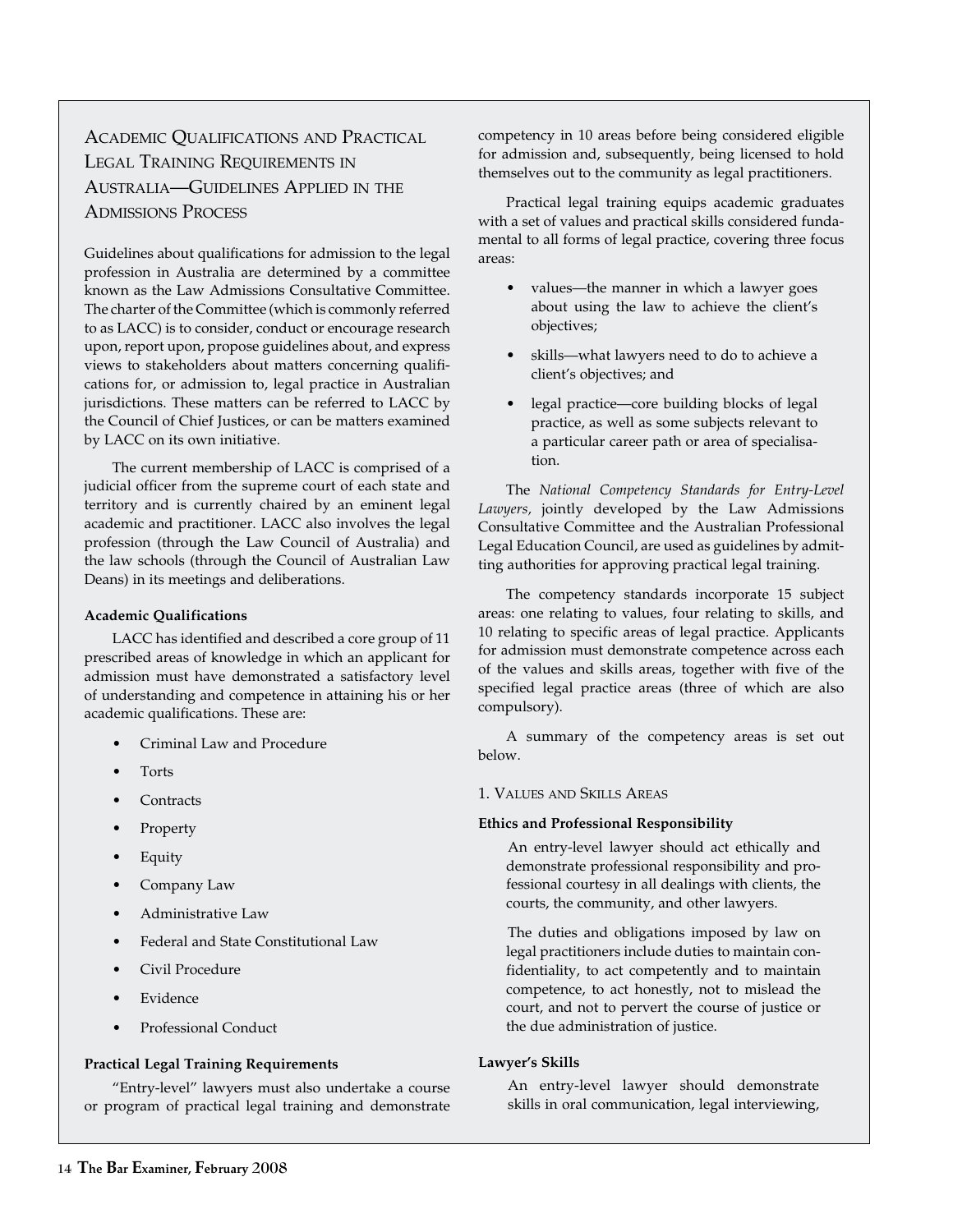advocacy, negotiation and dispute resolution, letter writing, and legal drafting.

This competency standard applies to "composite" skills which require a lawyer to synthesise several generic skills and apply them in a specific legal context. Lawyers must be able to exercise skills such as communicating effectively, interviewing clients, writing letters, drafting other documents, negotiating settlements and agreements, facilitating early resolution of disputes, and representing a client in court.

#### **Problem-Solving Skills**

An entry-level lawyer should be able to investigate and analyse facts and law, provide legal advice, and solve legal problems.

This competency standard applies to analysing facts, analysing legal and practical issues, analysing law, interpreting statutes, giving advice, and solving problems in the context of legal practice. The elements within this competency standard are analysing facts and identifying issues, analysing law, providing legal advice, and generating solutions and strategies.

#### **Work Management and Business Skills**

An entry-level lawyer should be able to manage workload, work habits, and work practices in a way that ensures that clients' matters are dealt with in a timely and cost-effective manner.

This competency standard applies to the exercise of good work habits in a legal practice to ensure that clients do not suffer loss or damage from a lawyer missing deadlines or neglecting matters, that clients are kept informed regularly and fully of the progress of their matters, and that clients' matters are dealt with in a cost-effective manner.

#### **Trust and Office Accounting**

An entry-level lawyer should have a sound general knowledge of the significance of, and the principles governing, trust and general accounting in legal practice, and should have sufficient knowledge, skills, and values to maintain trust and general account records according to law and good practice, to the extent usually permitted and expected of an employed solicitor.

#### 2. Legal Practice Skills

#### **Civil Litigation Practice**

An entry-level lawyer should be able to conduct civil litigation in first-instance matters in courts of general jurisdiction, in a timely and cost-effective manner.

This competency standard applies to firstinstance civil litigation in a local lower and a local higher court of an Australian state or territory, having general jurisdiction, and in the federal court. The means by which a dispute might be resolved include, but are not limited to, negotiation, mediation, arbitration, litigation, and expert appraisal.

#### **Commercial and Corporate Practice**

An entry-level lawyer should be able to conduct commercial transactions such as the sale or purchase of a small business. The lawyer should be able to set up standard business structures using entities such as companies, trusts, and partnerships; provide basic advice on finance and securities and the obligations of companies and their officers; and appreciate the type of advice needed to assess the revenue implications of standard commercial transactions.

#### **Property Law Practice**

An entry-level lawyer should be able to convey, lease, and mortgage real property, using the main system of land title operating in a state or territory. The lawyer should also be able to provide general advice on standard matters arising under legislation relating to land use in that state or territory.

The seven remaining legal practice areas are divided into two groups. Practical legal training must include one topic from each group, with the choice of topics depending upon the individual's career preferences.

#### Group A

Administrative Law Practice Criminal Law Practice Family Law Practice

Group B

Consumer Law Practice

Employment and Industrial Relations Practice

Planning and Environmental Law Practice

Wills and Estate Planning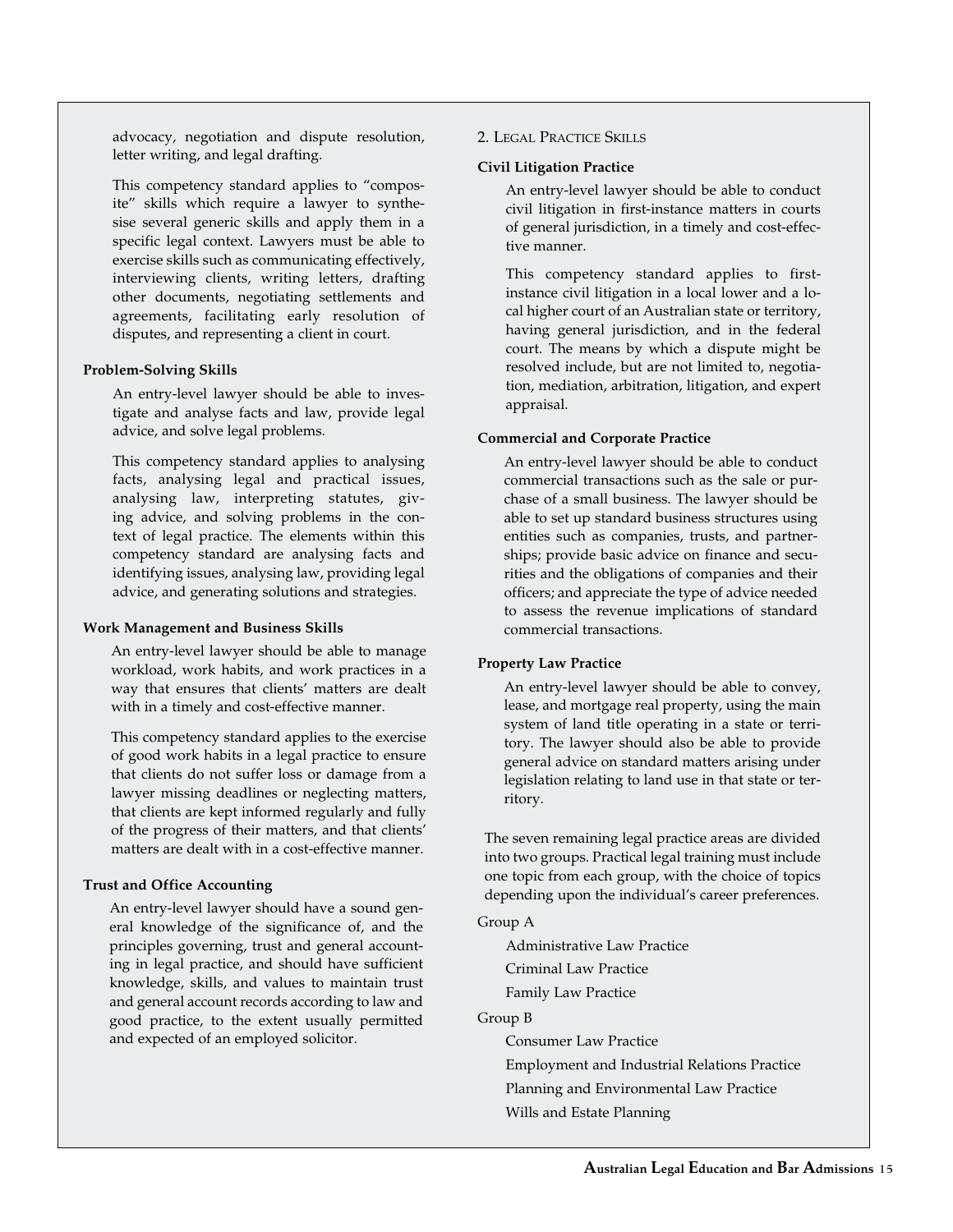the Australian Year 12 qualification and must also demonstrate English language proficiency.

There are also some alternative university entry schemes and programs based on, for example, professional or paraprofessional qualifications and mature-age or special tertiary admissions tests.

Some Australian law schools are moving to, or considering moving to, a graduate-only model for admission to law programs. The Melbourne Law School at the University of Melbourne, for example, has phased out its undergraduate law degree program and has introduced a graduate law degree program in its place. Applicants for the graduate law degree program must already hold or be in the final year of an undergraduate degree and are required to sit for the Law School Admission Test (LSAT) and submit a personal statement. The personal statement can include any previous work experience or extracurricular activity which is relevant to the study of law. Acceptance into the graduate law degree program is dependent upon academic results in previous tertiary studies, the score on the LSAT, and the personal statement, which assists the law school in deciding whether an applicant is suited to the graduate study of law and whether he or she is likely to succeed.

#### $\rm{O}$ :

*How long does the typical course of law study take?*

## A:

An undergraduate law degree program takes the equivalent of four years' study. Most students studying law in Australia as undergraduates complete combined degrees. Arts/Law, Commerce/ Law, Business/Law, and Science/Law are the most common combinations, any of which gener-

ally extends the total period of study to a minimum of five years.

Graduates of another discipline are required to undertake the equivalent of three years' study of law, including coverage of the essential core areas of legal knowledge.

An Australian law degree is in substance very similar to the law degree in the United States. A student who undertakes a combined program is, by the time he or she reaches the fourth and fifth years, to all intents and purposes in the same position as his or her American counterpart doing a graduate J.D., even though the Australian law degree may in theory be characterised as an "undergraduate" degree. It is on this basis of de facto equivalence that a number of U.S. law schools have entered into exchange arrangements with Australian law schools involving mutual recognition of study undertaken in the other institution.

#### Q:

*What are the main subject areas taught in legal education?*

## $A$ :

Universities offer a range of legal subjects, depending on the pedagogical aspirations of the university and the expertise of its teaching staff. Admission to the legal profession requires law graduates to have satisfactorily completed 11 compulsory subject areas as part of their overall academic legal education. These are: criminal law and procedure, torts, contracts, property law, equity, company law, administrative law, federal and state constitutional law, civil procedure, evidence, and professional conduct.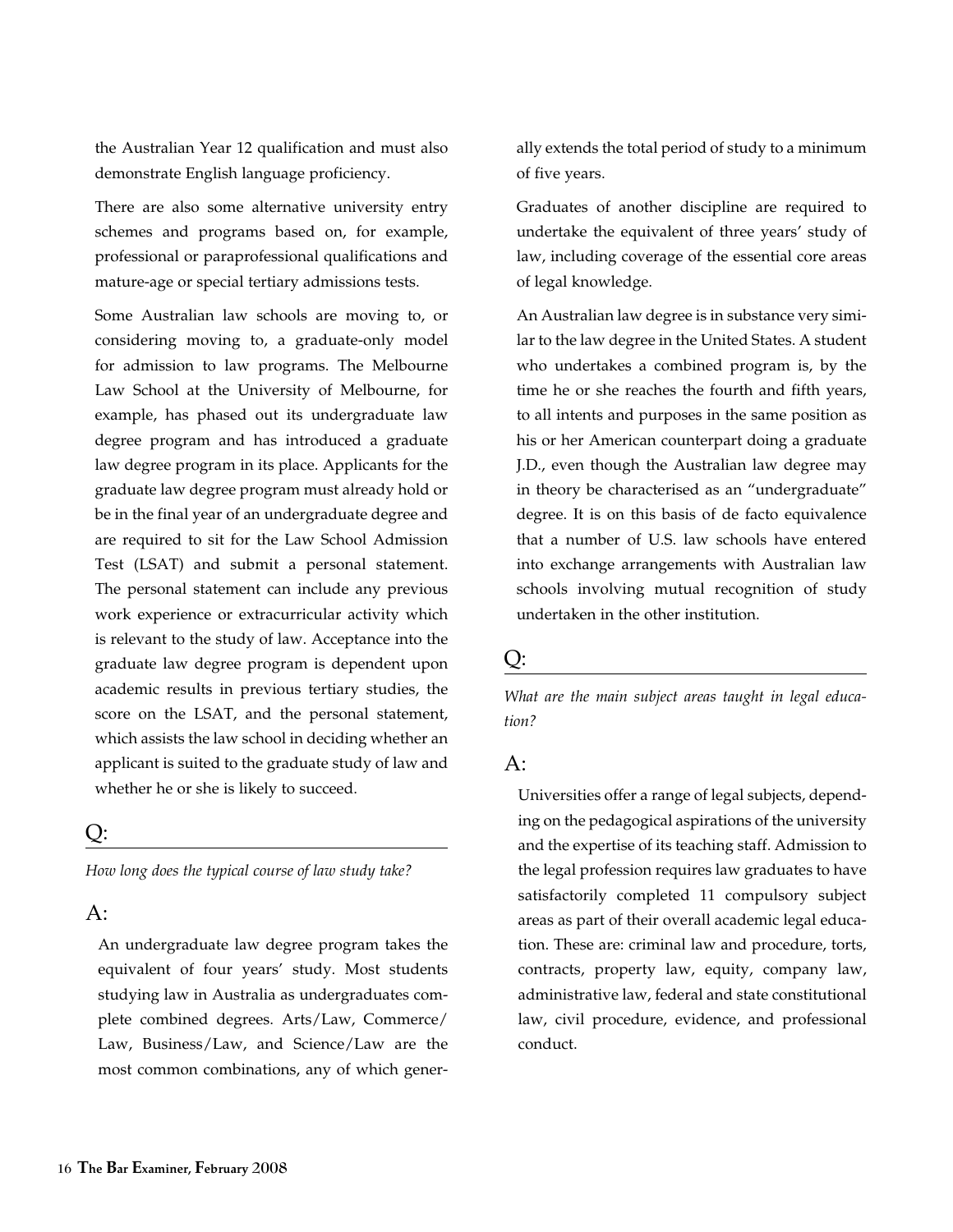The subject areas and course duration of legal education are based on the Australian Uniform Admission Rules set by the Law Admissions Consultative Committee (an advisory body established by the Australian Council of Chief Justices). These rules have been adopted by the admitting authority in every state and territory.

# $O:$

*Do law students typically work in legal jobs while they are in school?*

## $A$ :

There is no formal requirement. Students studying full time for an undergraduate degree typically start their legal study immediately or shortly after completing secondary education. Many law firms provide "summer clerkships" or employ graduates while they complete practical legal training. Also, many law schools offer part-time or distanceeducation programs to meet the needs of students who work while studying for their legal academic qualifications.

# Q:

*Is clinical education a part of a typical legal education? What does "practical legal training" mean and how does it differ from "academic legal training"?*

## $A$ :

Practical legal training is a compulsory prerequisite for admission to the legal profession. Elements of practical legal training are integrated into the law program at some universities. By and large, practical legal training is done as a postgraduate program at a university, or through an approved institution other than a university, or by supervised workplace experience that complies with the admission rules.

All practical legal training programs involve a period of legal practice experience.

Practical legal training builds on knowledge, skills, and values acquired through academic training by equipping academic graduates with a set of values and practical skills considered fundamental to all forms of legal practice. Understanding and competence must be demonstrated across 10 subject areas. Ethics and professional responsibility, lawyer's skills, problem solving, work management and business skills, trust and office accounting, civil litigation, commercial and corporate practice, and property practice are compulsory for all students. The ninth subject area must be administrative law practice, criminal law practice, or family law practice. The tenth subject area must be consumer law, employment and industrial relations, planning and environmental law, or wills and estates.

Some law schools offer clinical legal education as part of the law degree. Clinical legal education programs usually involve placement of students at a community legal center, which offers free legal assistance to disadvantaged people. Students interact with clients and are supervised by the community legal center's legal practitioners and by law school academic staff.

# Q:

*What sorts of assessments of student knowledge and skills are conducted during the student's legal education?*

## A:

Universities generally use both formative and summative assessment approaches to decide whether a student's academic learning outcomes are of a standard commensurate with that expected of the holder of a law degree. The process involves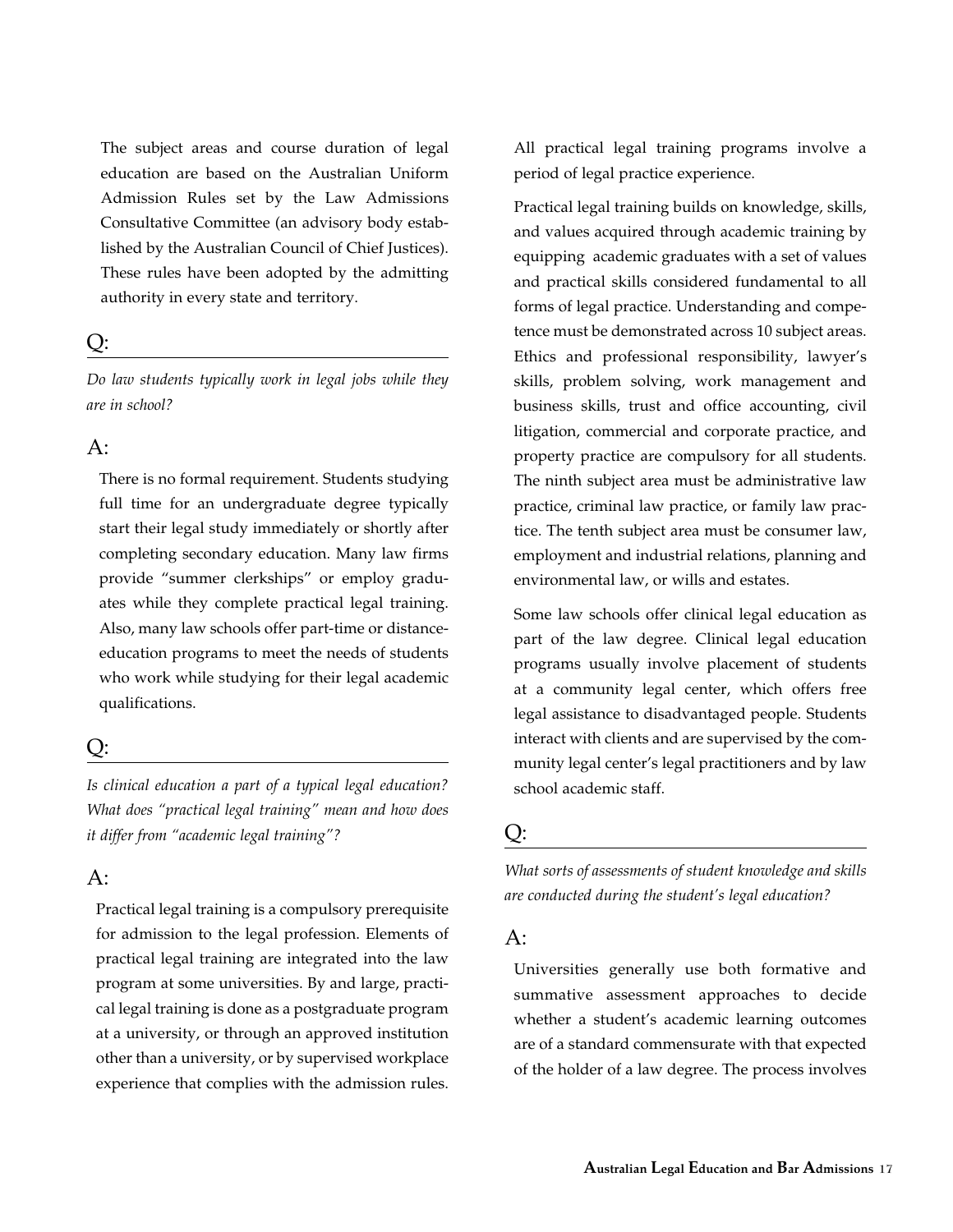# **Accreditation of Universities and Law Schools in Australia**

Australia accredits both its universities and their law schools.

Universities are accredited through the internationally recognised Australian Qualifications Framework (AQF). This is a national system of learning pathways endorsed by the Australian federal government and implemented through protocols agreed to by all Australian governments (federal, state, and territory). The criteria for accreditation of a university relates to teaching quality, scholarship, governance, and resources. Once accredited, a university and its law school become subject to a five-year rolling cycle of audits by the Australian Universities Quality Agency (AUQA). This is an independent, national body established by a ministerial council comprising the Education Ministers from all Australian governments to carry out rigorous and transparent quality audits of universities. The recurring audit process plays a crucial role in ensuring that universities that award law degrees do so at a high standard and meet the quality and law content requirements specified by admitting authorities.

University law schools are also subject to what is, in effect, a separate accreditation process by the state or territory admitting authority. This body decides which law degrees will be recognised as accredited in that state or territory. This decision is then generally embodied in legislation or regulations.

Initial accreditation of a law school typically entails a rigorous examination of the curriculum, library resources, and the number and qualifications of the teaching staff. This can be an annual process, at least until the law school is fully operational with a full complement of students in each year of the degree. As discussed above, the university and law school are then subject to the formal five-year rolling audit cycle undertaken by AUQA.

Although there is no single Australian counterpart of the American Bar Association that has responsibility for initial or ongoing accreditation, all accredited law schools also undertake or undergo additional review processes aimed at maintaining the quality of their accredited law degrees. In New South Wales, for example, accreditation

*Continued on page 19*

progressive assessment during the learning period for each legal subject (which can involve both assignments and class participation) together with a formal examination at the conclusion of that learning period. Law schools also provide opportunities for students to engage in, for example, mooting and witness examination programs. Typically, the overall grade awarded for the subject is derived from the results of both forms of assessment.

An important aspect of demonstrating the effectiveness of a student's academic education is the requirement by admitting authorities for applicants for admission to lodge a letter from the dean of the law school certifying that the applicant has studied and passed examinations and in effect has been awarded an accredited law degree.

The assessment of knowledge and skills gained during the course of practical legal training usually involves written examinations, simulated legal transactions, oral examinations, and group activities.

#### Bar Admissions in Australia

## Q:

*Are Australian lawyers admitted nationally or to a particular state?*

# $A$ :

Australian lawyers are admitted to the legal profession in one state or territory and that admission is recognised nationally. This is possible because of uniform standards of academic and practical legal education for admission, legislative uniformity about what is meant by a person's being "fit and proper" to be admitted to the legal profession, and the ability of the state and territory admitting authorities to exchange information.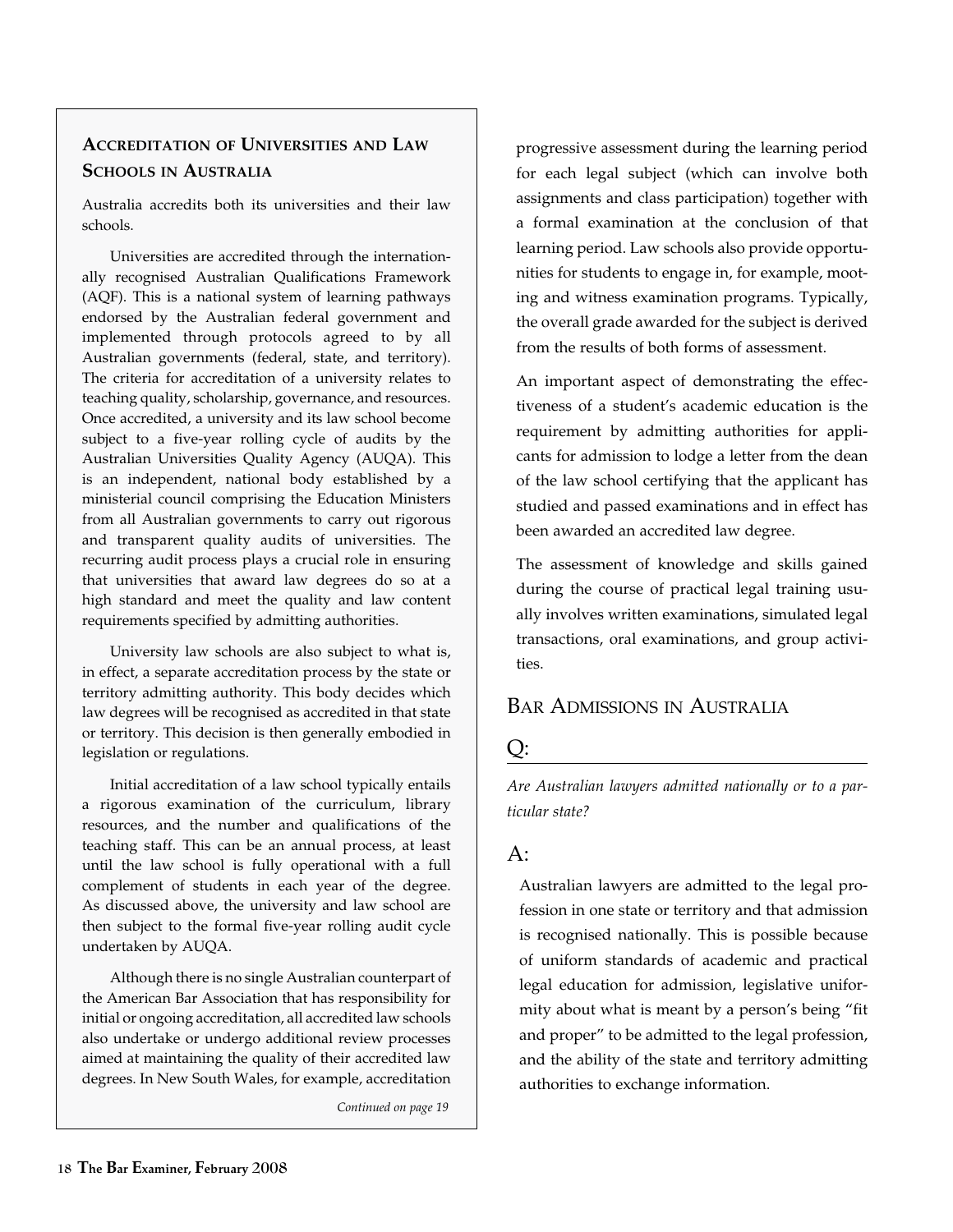# Q:

*What kind of agency is responsible for lawyer admissions? How many such agencies are there in the country?*

## $A$ :

Formal admission is an inherent power of every state or territory supreme court.

Each state and territory has an *admitting authority* that typically comprises judges, legal practitioners, and, in some jurisdictions, other persons or office holders. Admitting authorities are concerned with ensuring that topic areas,

components, and learning outcomes of approved academic and practical legal training courses meet the standards required for admission to the legal profession. Admitting authorities also ensure that appropriate standards are set to determine whether a person is a fit and proper person to be admitted to the profession.

In most states and territories the admitting authority is assisted by an independent *certifying body*. Its role is to assess whether an applicant satisfies all of the admission requirements, and to formulate a recommendation about whether a person should be admitted to the profession. No applicant is admitted to the profession until all of the strict criteria for admission are met.

Once admitted to the legal profession, an Australian lawyer must apply for and be granted a practising certificate, which confers the entitlement to actually engage in legal practice. Practising certificates are granted and renewed on an annual basis by a regulatory authority or licensing body which will need to be satisfied that the applicant or lawyer is or continues to be a fit and proper person to be granted or continue to hold a practising certificate.

must be confirmed by the admitting authority on an annual basis, following certification by the dean of compliance with the accreditation requirements and notification of any changes to the curriculum. In addition, established law schools undertake rigorous processes of regular internal review, often (and typically) by an external panel, or a panel with external members drawn from the legal profession or from other Australian (and overseas) law schools.

Further assurance of coverage of academic requirements, including coverage of the essential core areas of legal knowledge for each applicant for admission, is obtained by the admitting authority through a letter from the dean of the relevant university law school certifying the applicant's examination results and award of an accredited law degree.

# Q:

*Is there a bar examination that applicants must pass to show competence? If not, how do they demonstrate their competence? If so, how is the examination administered?*

#### A:

Applicants for admission to the legal profession in Australia do not undergo a separate bar examination. Competence is demonstrated by attaining approved academic and practical legal training qualifications and through the assessment process undertaken as part of the admission process.

# Q:

*Is there a process for determining whether applicants have the proper character and fitness to practice law? If so, what form does this process take?*

# $A$ :

An applicant for admission must demonstrate that he or she is a fit and proper person to be admitted to the legal profession. Certifying bodies and admitting authorities look to the applicant's fame and character. Applicants are required to provide written references and/or affidavits as to their character and suitability. Other matters are also taken into consideration and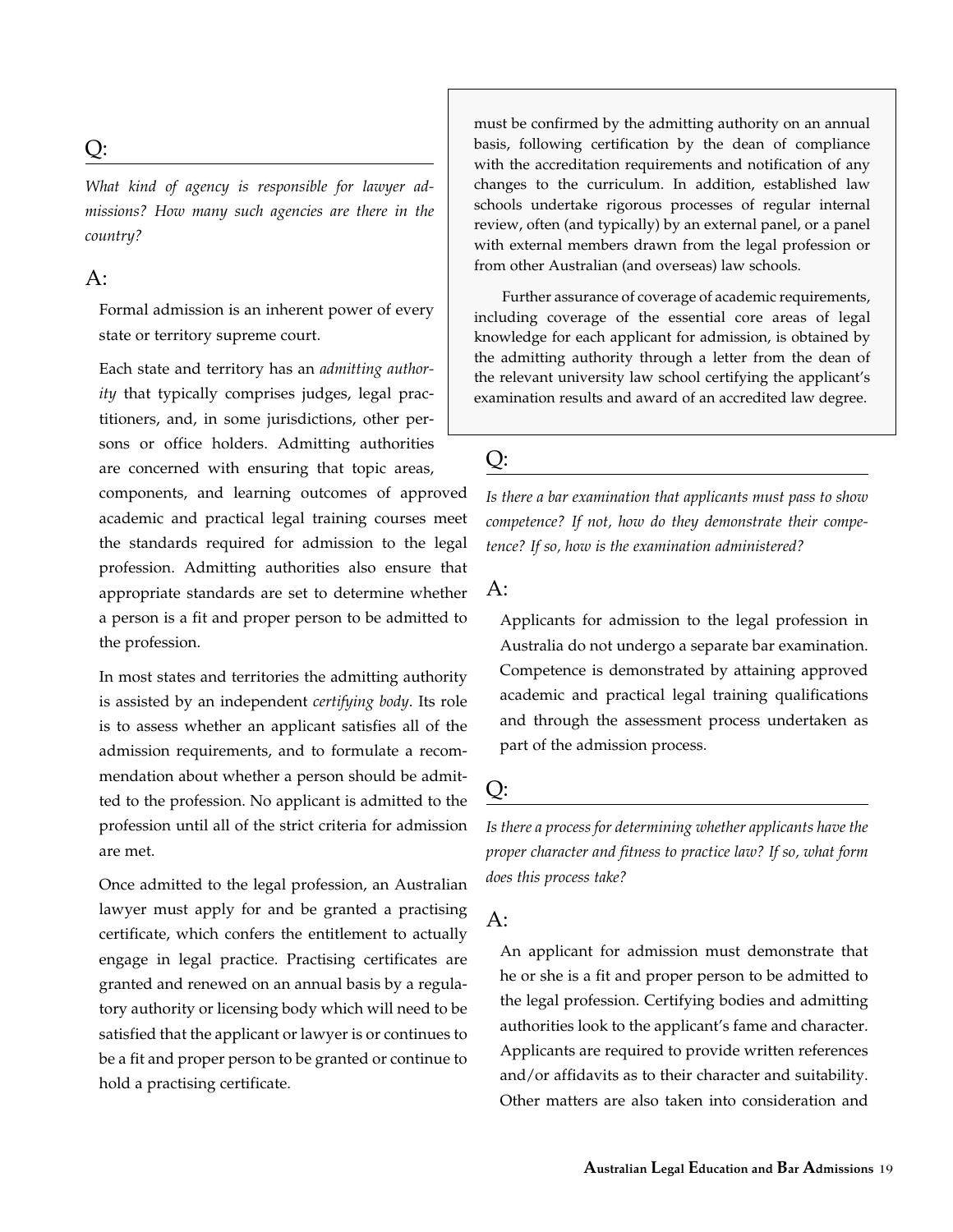include whether the applicant has (in Australia or a foreign country) engaged in legal practice when not entitled to do so, has been convicted for offences, or has been subject to disciplinary action in relation to legal practice or another occupation or profession, and whether the person is able to satisfactorily carry out the inherent requirements of legal practice.

The process of granting or renewing a practising certificate involves a similar consideration by the regulatory authority or licensing body to determine that the person is and continues to be a fit and proper person to hold a practising certificate.

# Q:

*Must applicants have an apprenticeship period before they are admitted to practice?*

#### $A$ :

The first practising certificate granted to a newly admitted Australian lawyer usually confers a limited entitlement to engage in legal practice. In general terms, the holder of a *restricted practising certificate* must engage in supervised legal practice for (usually) a minimum of two years before an *unrestricted practising certificate* will be granted. A regulatory authority or licensing body may also require a different period of supervised legal practice, or impose other conditions, depending on the circumstances.

# Q:

*Are there legal specialties in which an applicant can secure a special admission or a certificate? If so, how does that process work?*

## A:

A number of law societies provide specialist accreditation in areas including family law, criminal law, personal injury, property law, wills and estates, mediation, and commercial litigation. Typically, specialist accreditation is available to a legal practitioner who has practised for at least five years and has spent the immediate past three years practising substantially in the area of specialisation.

Specialist accreditation can involve examinations, drafting exercises, simulated interviews, and advocacy and interview tests. The decision to grant specialist accreditation can involve senior practitioners, members of the bar, and academics. Renewal of accreditation usually requires continued legal practice in that area, together with a greater, more specialised focus in continuing professional development programs.

# Q:

*Once applicants are admitted to practice, how are they regulated and, if necessary, disciplined?*

## A:

Each state and territory has one or more regulatory authorities involved in regulating the legal profession and the provision of legal services. Depending on the jurisdiction concerned, regulatory functions are shared between the law society, the bar association, and/or an independent statutory regulator or board (such as a legal services commissioner).

Discipline of the legal profession is, ultimately, an aspect of the inherent power of the supreme court in each state and territory. It is treated seriously as a matter that bears on the reputation and standing of the legal profession and because of the importance placed on protecting consumers of legal services.

There are two key concepts underpinning complaints and disciplinary matters in Australia.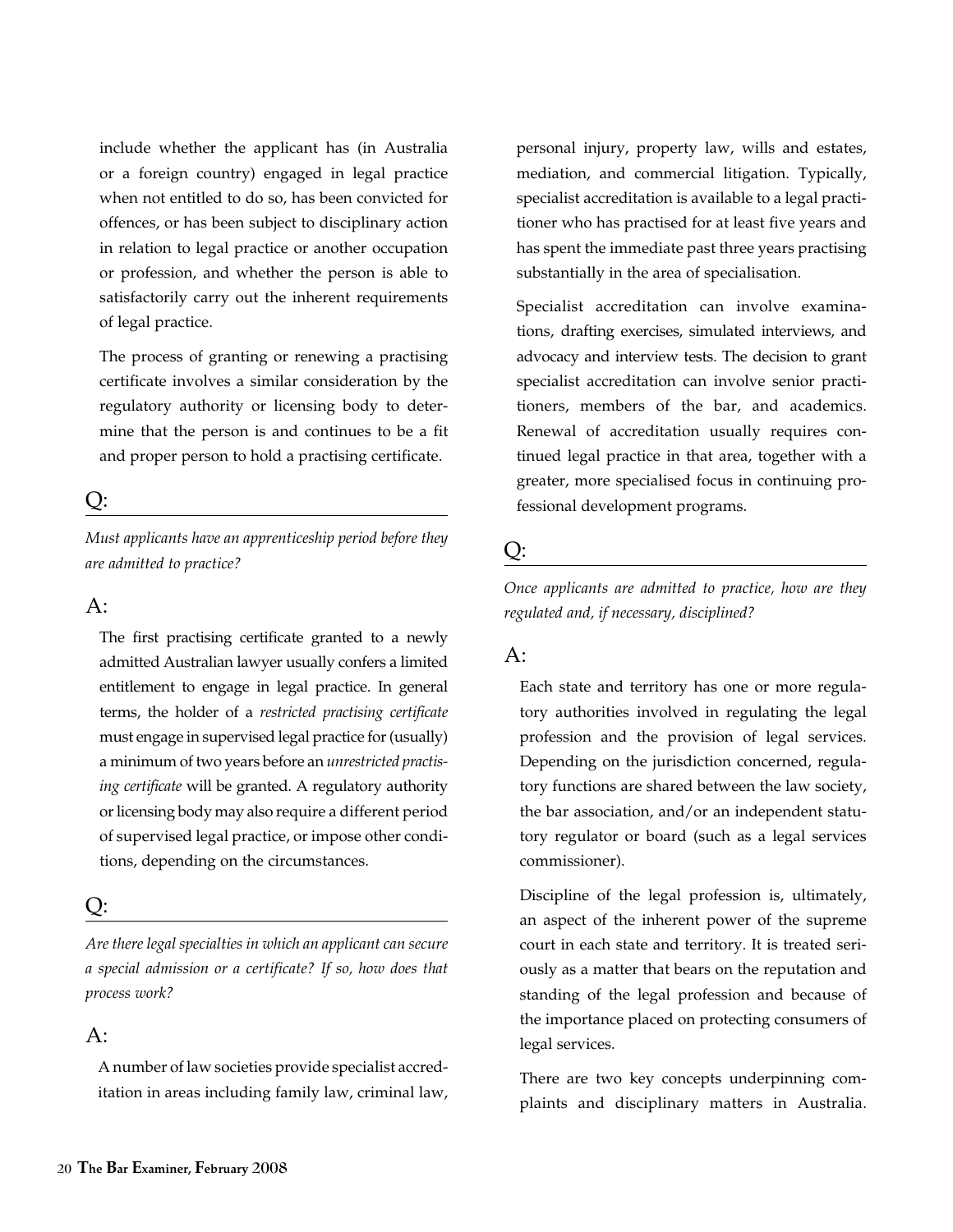*Unsatisfactory professional conduct* is defined as conduct falling short of the standards of competence and diligence that the public is entitled to expect of a legal practitioner. The more serious concept is *professional misconduct*, which is unprofessional conduct involving a substantial or consistent failure to reach or maintain a reasonable standard of competence or diligence. Any conduct that would justify a finding that the practitioner is not a fit and proper person to engage in legal practice is considered to be professional misconduct.

Complaints against legal practitioners are initially investigated by the relevant law society, bar association, and/or independent statutory regulator. A finding of unsatisfactory professional conduct can attract a fine and/or public reprimand and/or compensation order. If the investigation leads to a reasonable conclusion that the practitioner would be found guilty of professional misconduct*,* the matter is referred to an independent disciplinary tribunal. A finding by a disciplinary tribunal that there has been unsatisfactory professional conduct or professional misconduct can attract a range of orders by the tribunal. These include cancellation or suspension of the practitioner's practising certificate, imposing conditions on the practising certificate, a compensation order, or, in the most serious of cases, an order recommending to the supreme court that the person be removed from the roll (i.e., disbarred from the legal profession).

# Practice in Other Geographic Areas

#### Q:

*Are Australian lawyers allowed to practice in more than one state? May they travel from state to state without* 

*registration in the new state? If not, how do they become licensed in the new state?*

#### $A$ :

An Australian legal practitioner is required to obtain and annually renew his or her practising certificate in the jurisdiction in which the lawyer intends to solely or principally engage in legal practice. He or she is then entitled (without any further registration requirements) to engage in legal practice in every other Australian jurisdiction. The lawyer is required to hold professional indemnity insurance covering legal practice in each of those jurisdictions. A person who holds a practising certificate granted in one jurisdiction and who undertakes legal practice in another jurisdiction is referred to as an *Interstate Legal Practitioner* in that other jurisdiction.

#### Q:

*Are Australian lawyers allowed to practice in other countries without additional admissions?*

#### $A$ :

An Australian lawyer who intends to practice law in another country will need to satisfy the requirements of that other country for admission to the profession and the right to engage in legal practice. The calibre of Australian legal education is such that our lawyers typically require only a small adjustment to satisfy admission requirements in other common law jurisdictions. Special arrangements are in place to enable most Australian lawyers to be admitted to practice in New Zealand, relying only on their Australian qualifications.